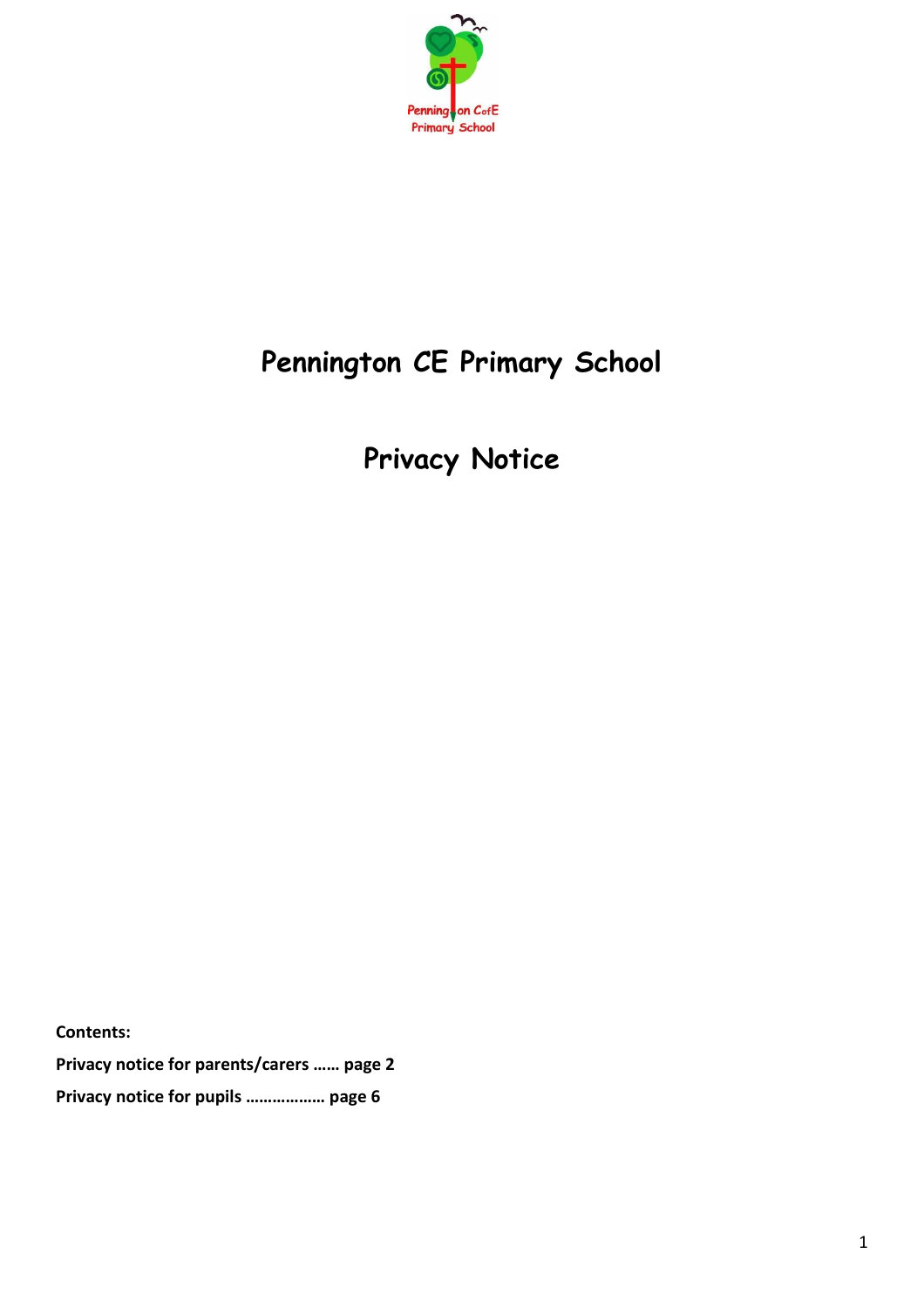

# **1. Privacy notice for parents/carers**

Under data protection law, individuals have a right to be informed about how the school uses any personal data that we hold about them. We comply with this right by providing 'privacy notices' (sometimes called 'fair processing notices') to individuals where we are processing their personal data.

This privacy notice explains how we collect, store and use personal data about **pupils**.

We, **Pennington Church of England Primary School**, are the 'data controller' for the purposes of data protection law.

Our data protection officer is **Mr M Mahony** (see 'Contact us' below).

## **The personal data we hold**

Personal data that we may collect, use, store and share (when appropriate) about pupils includes, but is not restricted to:

- Contact details, contact preferences, date of birth, identification documents
- Results of internal assessments and externally set tests
- Pupil and curricular records
- Characteristics, such as ethnic background, eligibility for free school meals, or special educational needs
- Exclusion information
- Details of any medical conditions, including physical and mental health
- Attendance information
- Safeguarding information
- Details of any support received, including care packages, plans and support providers
- Photographs
- CCTV images captured in school

We may also hold data about pupils that we have received from other organisations, including other schools, local authorities and the Department for Education.

## **Why we use this data**

We use this data to:

- Support pupil learning
- Monitor and report on pupil progress
- Provide appropriate pastoral care
- Protect pupil welfare
- Assess the quality of our services
- Administer admissions waiting lists
- Carry out research
- Comply with the law regarding data sharing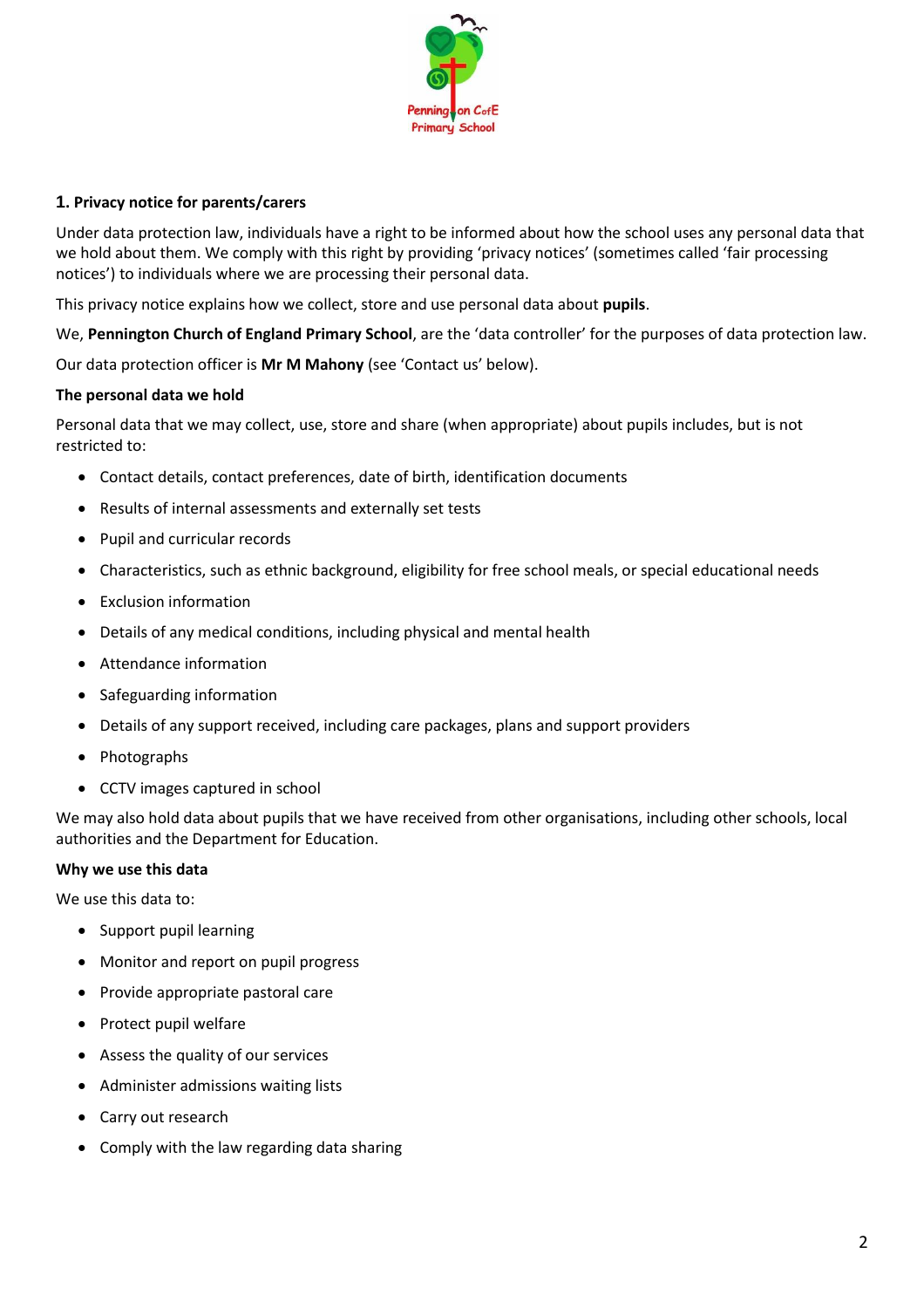

# **Our legal basis for using this data**

We only collect and use pupils' personal data when the law allows us to. Most commonly, we process it where:

- We need to comply with a legal obligation
- We need it to perform an official task in the public interest

Less commonly, we may also process pupils' personal data in situations where:

- We have obtained consent to use it in a certain way
- We need to protect the individual's vital interests (or someone else's interests)

Where we have obtained consent to use pupils' personal data, this consent can be withdrawn at any time. We will make this clear when we ask for consent, and explain how consent can be withdrawn.

Some of the reasons listed above for collecting and using pupils' personal data overlap, and there may be several grounds which justify our use of this data.

# **Collecting this information**

While the majority of information we collect about pupils is mandatory, there is some information that can be provided voluntarily.

Whenever we seek to collect information from you or your child, we make it clear whether providing it is mandatory or optional. If it is mandatory, we will explain the possible consequences of not complying.

## **How we store this data**

We keep personal information about pupils while they are attending our school. We may also keep it beyond their attendance at our school if this is necessary in order to comply with our legal obligations.

The *[Information and Records Management Society's toolkit for schools](http://irms.org.uk/?page=schoolstoolkit&terms=%22toolkit+and+schools%22)* sets out how long we keep information about pupils.

## **Data sharing**

We do not share information about pupils with any third party without consent unless the law and our policies allow us to do so.

Where it is legally required, or necessary (and it complies with data protection law) we may share personal information about pupils with:

- Our local authority to meet our legal obligations to share certain information with it, such as safeguarding concerns and exclusions [\(http://www.cumbria.gov.uk/childrensservices/schoolsandlearning/schools/privacynotice.asp\)](http://www.cumbria.gov.uk/childrensservices/schoolsandlearning/schools/privacynotice.asp))
- The Department for Education [\(http://www.education.gov.uk/researchandstatistics/dataam/b0021337/datause\)](http://www.education.gov.uk/researchandstatistics/dataam/b0021337/datause))
- The pupil's family and representatives
- Educators and examining bodies
- Our regulator [Ofsted]
- Suppliers and service providers to enable them to provide the service we have contracted them for
- Central and local government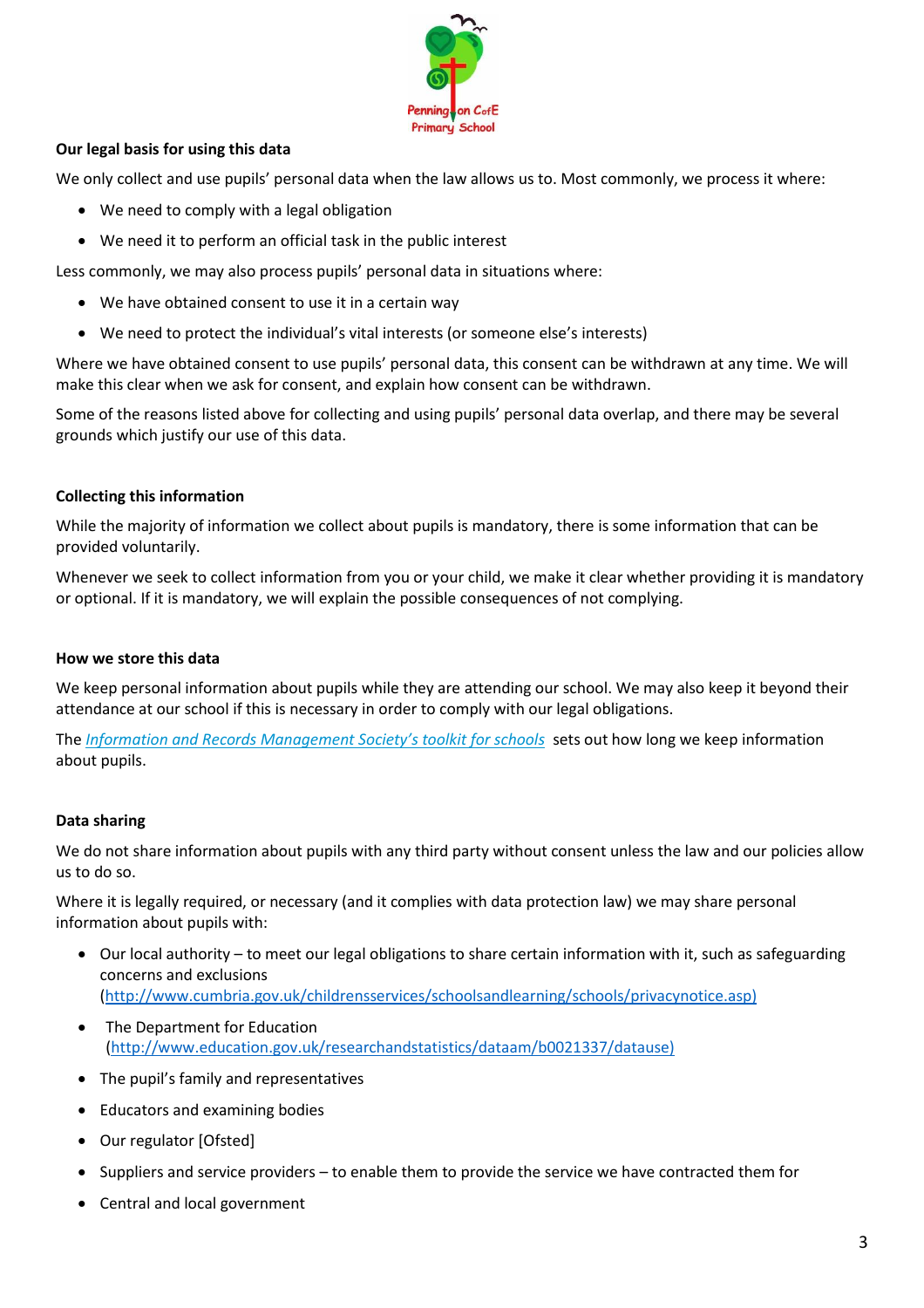

- Survey and research organization (NFER)
- Health authorities (Morecambe Bay Health Authority)
- Health and social welfare organisations
- Professional advisers and consultants
- Charities and voluntary organisations ( Barnardos)
- Police forces, courts, tribunals
- Professional bodies

# **National Pupil Database**

We are required to provide information about pupils to the Department for Education as part of statutory data collections such as the school census and early years census.

Some of this information is then stored in the [National Pupil Database](https://www.gov.uk/government/publications/national-pupil-database-user-guide-and-supporting-information) (NPD), which is owned and managed by the Department and provides evidence on school performance to inform research.

The database is held electronically so it can easily be turned into statistics. The information is securely collected from a range of sources including schools, local authorities and exam boards.

The Department for Education may share information from the NPD with other organisations which promote children's education or wellbeing in England. Such organisations must agree to strict terms and conditions about how they will use the data.

For more information, see the Department's webpage on [how it collects and shares research data.](https://www.gov.uk/data-protection-how-we-collect-and-share-research-data)

You can also [contact the Department for Education](https://www.gov.uk/contact-dfe) with any further questions about the NPD.

# **Transferring data internationally**

Where we transfer personal data to a country or territory outside the European Economic Area, we will do so in accordance with data protection law.

# **Parents and pupils' rights regarding personal data**

Individuals have a right to make a **'subject access request'** to gain access to personal information that the school holds about them.

Parents/carers can make a request with respect to their child's data where the child is not considered mature enough to understand their rights over their own data (usually under the age of 12), or where the child has provided consent.

Parents also have the right to make a subject access request with respect to any personal data the school holds about them.

If you make a subject access request, and if we do hold information about you or your child, we will:

- Give you a description of it
- Tell you why we are holding and processing it, and how long we will keep it for
- Explain where we got it from, if not from you or your child
- Tell you who it has been, or will be, shared with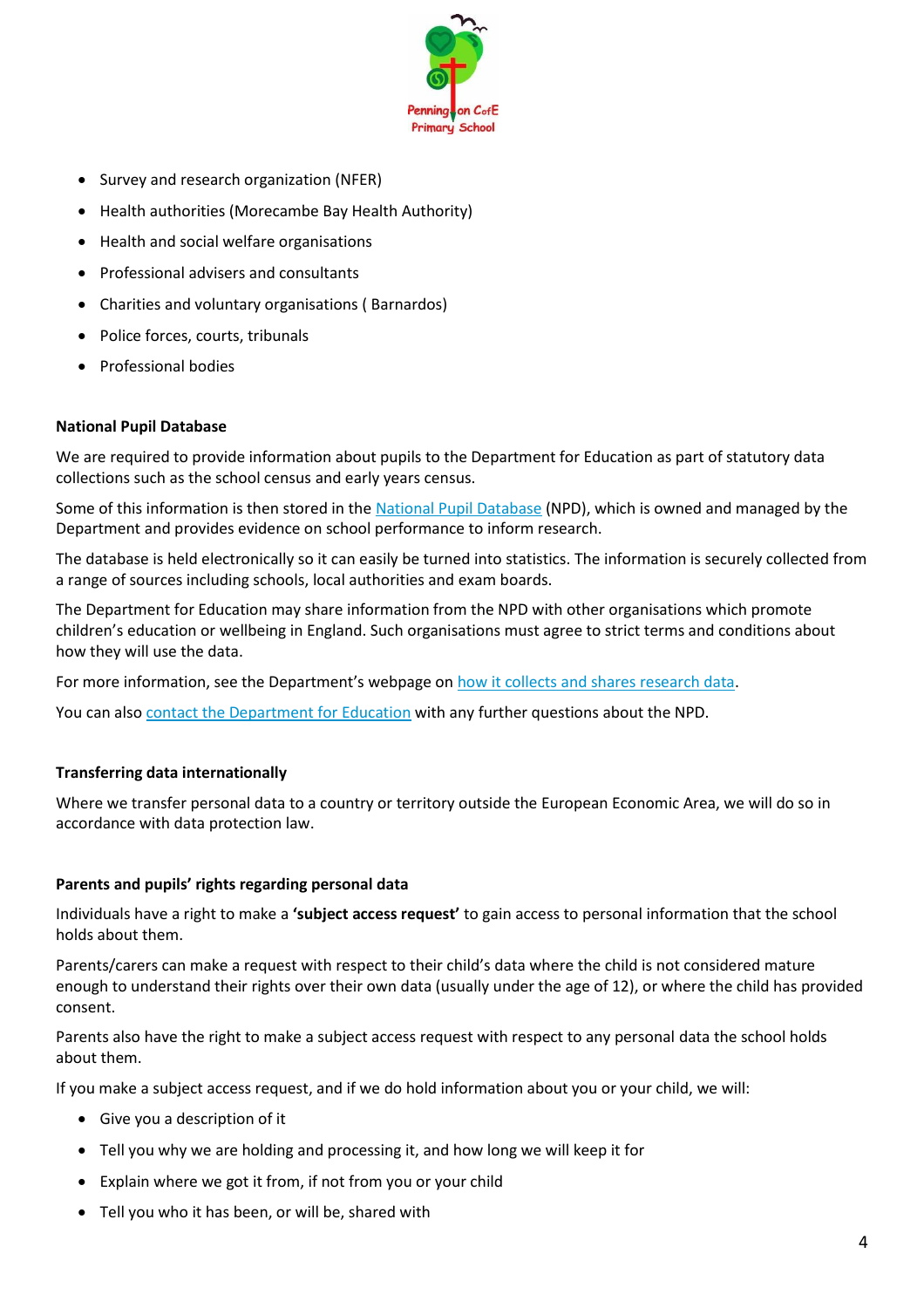

- Let you know whether any automated decision-making is being applied to the data, and any consequences of this
- Give you a copy of the information in an intelligible form

Individuals also have the right for their personal information to be transmitted electronically to another organisation in certain circumstances.

If you would like to make a request please contact our data protection officer.

Parents/carers also have a legal right to access to their child's **educational record**. To request access, please contact **Mrs Helen Storey, Headteacher**.

# **Other rights**

Under data protection law, individuals have certain rights regarding how their personal data is used and kept safe, including the right to:

- Object to the use of personal data if it would cause, or is causing, damage or distress
- Prevent it being used to send direct marketing
- Object to decisions being taken by automated means (by a computer or machine, rather than by a person)
- In certain circumstances, have inaccurate personal data corrected, deleted or destroyed, or restrict processing
- Claim compensation for damages caused by a breach of the data protection regulations

To exercise any of these rights, please contact our data protection officer.

## **Complaints**

We take any complaints about our collection and use of personal information very seriously.

If you think that our collection or use of personal information is unfair, misleading or inappropriate, or have any other concern about our data processing, please raise this with us in the first instance.

To make a complaint, please contact our data protection officer.

Alternatively, you can make a complaint to the Information Commissioner's Office:

- Report a concern online a[t https://ico.org.uk/concerns/](https://ico.org.uk/concerns/)
- Call 0303 123 1113
- Or write to: Information Commissioner's Office, Wycliffe House, Water Lane, Wilmslow, Cheshire, SK9 5AF

## **Contact us**

If you have any questions, concerns or would like more information about anything mentioned in this privacy notice, please contact our **data protection officer**:

Mr M Mahony, Low Furness CE Primary School, Church Road, Great Urswick, Ulverston, LA12 0TA Tel: 01229 588708

*This notice is based on the [Department for Education's model privacy notice](https://www.gov.uk/government/publications/data-protection-and-privacy-privacy-notices) for pupils, amended for parents and to reflect the way we use data in this school.*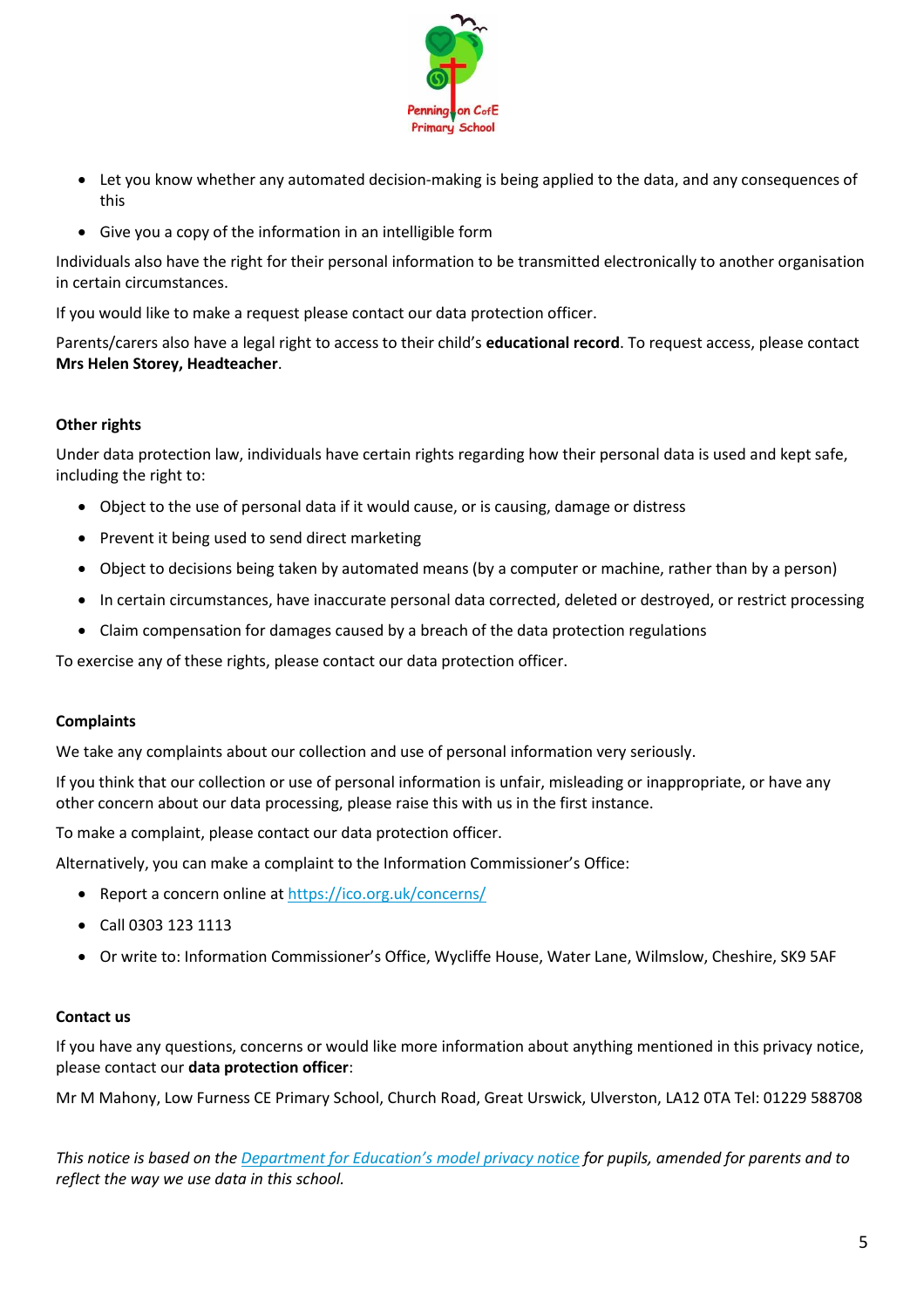

# **2. Privacy notice for pupils**

You have a legal right to be informed about how our school uses any personal information that we hold about you. To comply with this, we provide a 'privacy notice' to you where we are processing your personal data.

This privacy notice explains how we collect, store and use personal data about you.

We, Pennington Church of England Primary School, are the 'data controller' for the purposes of data protection law.

Our data protection officer is Mr M Mahony (see 'Contact us' below).

# **The personal data we hold**

We hold some personal information about you to make sure we can help you learn and look after you at school.

For the same reasons, we get information about you from some other places too – like other schools, the local council and the government.

This information includes:

- Your contact details
- Your test results
- Your attendance records
- Your characteristics, like your ethnic background or any special educational needs
- Any medical conditions you have
- Details of any exclusions
- Photographs

#### **Why we use this data**

We use this data to help run the school, including to:

- Get in touch with you and your parents when we need to
- Check how you're doing in exams and work out whether you or your teachers need any extra help
- Track how well the school as a whole is performing
- Look after your wellbeing

#### **Our legal basis for using this data**

We will only collect and use your information when the law allows us to. Most often, we will use your information where:

- We need to comply with the law
- We need to use it to carry out a task in the public interest (in order to provide you with an education)

Sometimes, we may also use your personal information where:

- You, or your parents/carers have given us permission to use it in a certain way
- We need to protect your interests (or someone else's interest)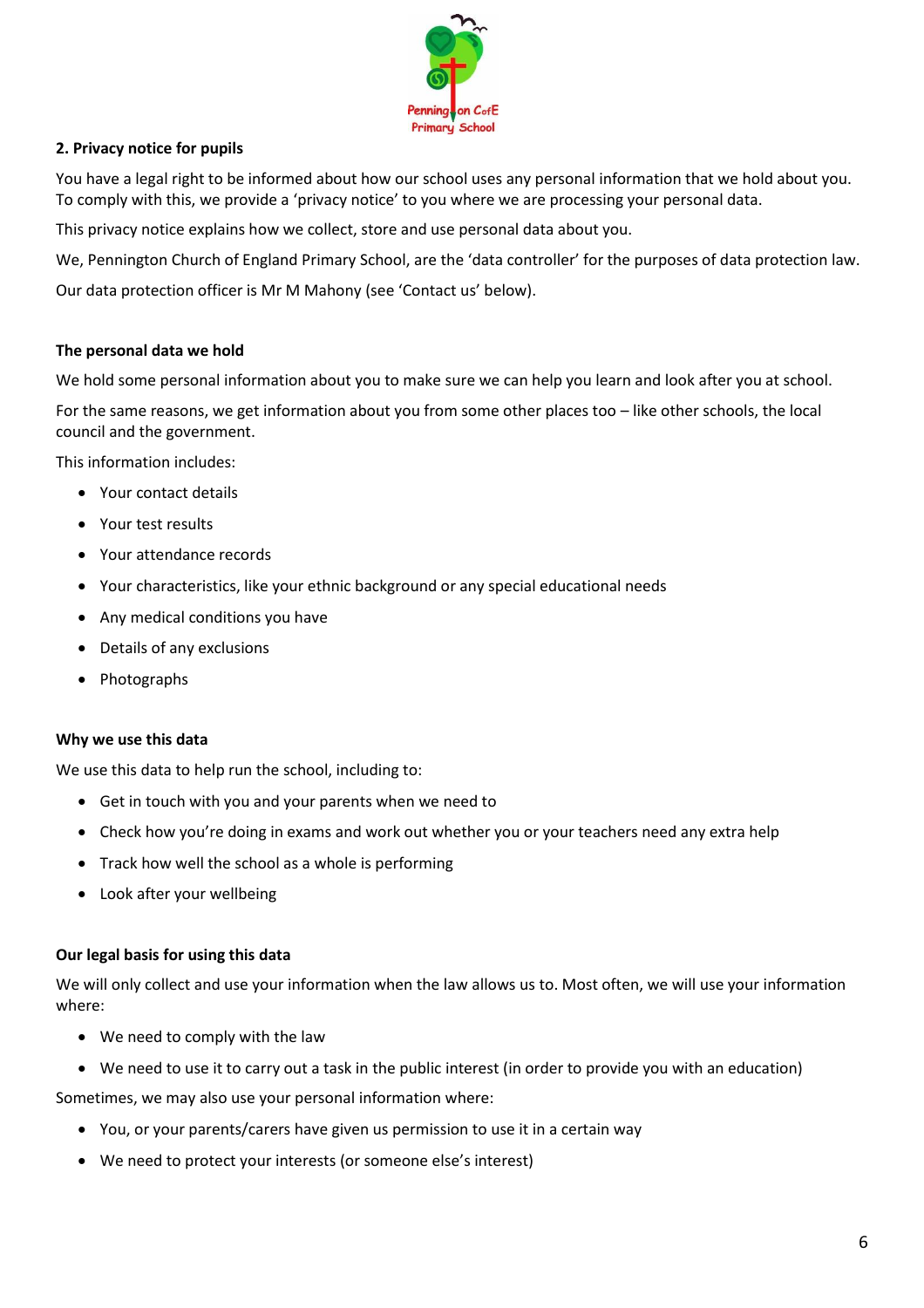

Where we have got permission to use your data, you or your parents/carers may withdraw this at any time. We will make this clear when we ask for permission, and explain how to go about withdrawing consent.

Some of the reasons listed above for collecting and using your information overlap, and there may be several grounds which mean we can use your data.

# **Collecting this information**

While in most cases you, or your parents/carers, must provide the personal information we need to collect, there are some occasions when you can choose whether or not to provide the data.

We will always tell you if it's optional. If you must provide the data, we will explain what might happen if you don't.

#### **How we store this data**

We will keep personal information about you while you are a pupil at our school. We may also keep it after you have left the school, where we are required to by law.

The *[Information and Records Management Society's toolkit for schools](http://irms.org.uk/?page=schoolstoolkit&terms=%22toolkit+and+schools%22)* sets out how long we keep information about you.

#### **Data sharing**

We do not share personal information about you with anyone outside the school without permission from you or your parents/carers, unless the law and our policies allow us to do so.

Where it is legally required, or necessary for another reason allowed under data protection law, we may share personal information about you with:

- Our local authority to meet our legal duties to share certain information with it, such as concerns about pupils' safety and exclusions
- The Department for Education (a government department)
- Your family and representatives
- Educators and examining bodies
- Our regulator (the organisation or "watchdog" that supervises us), [Ofsted]
- Suppliers and service providers so that they can provide the services we have contracted them for
- Central and local government
- Survey and research organisations (NFER)
- Health authorities (Morecambe Bay Health Authority)
- Health and social welfare organisations
- Professional advisers and consultants
- Charities and voluntary organisations (Barnardos)
- Police forces, courts, tribunals
- Professional bodies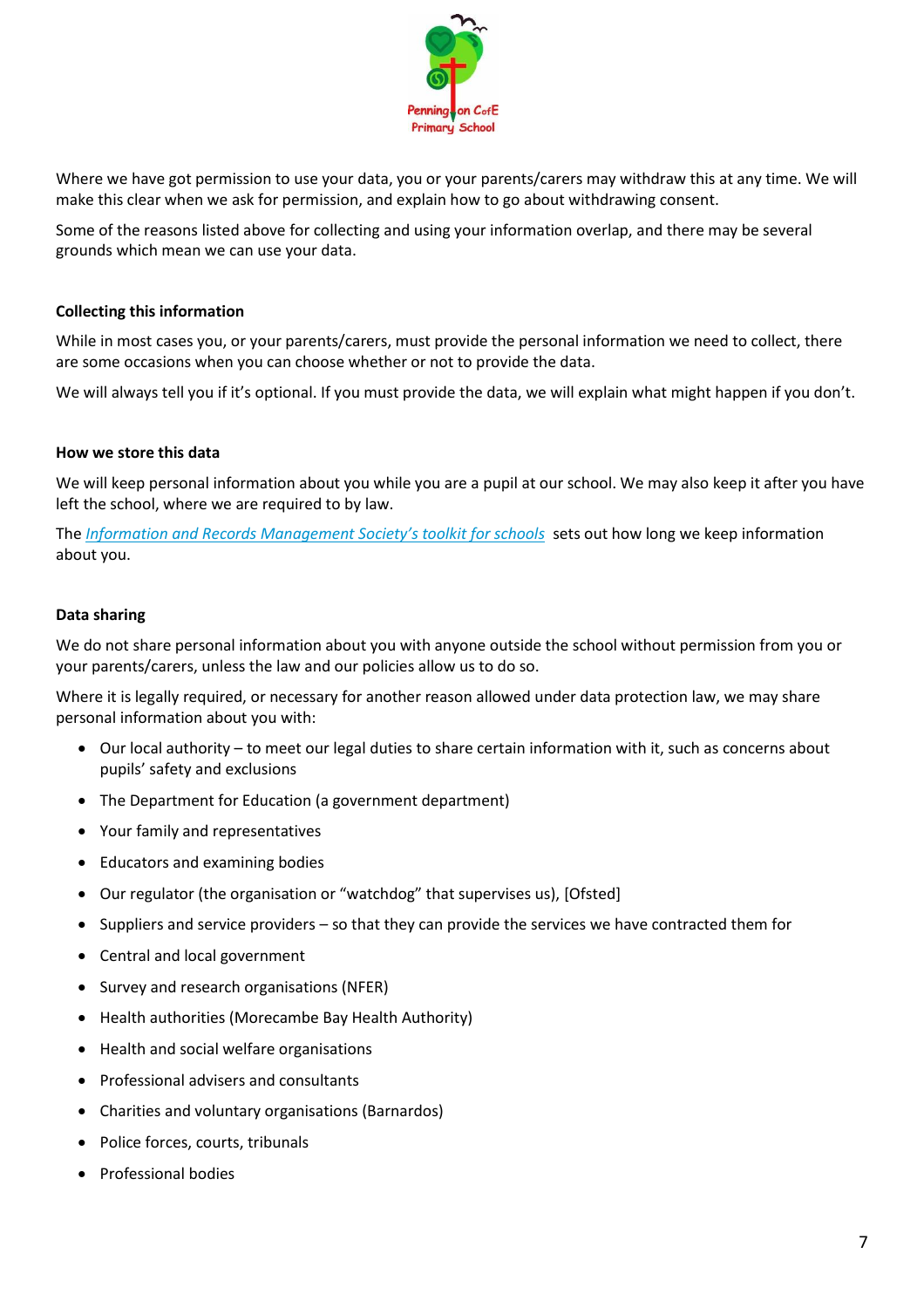

# **National Pupil Database**

We are required to provide information about you to the Department for Education (a government department) as part of data collections such as the school census.

Some of this information is then stored in the [National Pupil Database,](https://www.gov.uk/government/publications/national-pupil-database-user-guide-and-supporting-information) which is managed by the Department for Education and provides evidence on how schools are performing. This, in turn, supports research.

The database is held electronically so it can easily be turned into statistics. The information it holds is collected securely from schools, local authorities, exam boards and others.

The Department for Education may share information from the database with other organisations which promote children's education or wellbeing in England. These organisations must agree to strict terms and conditions about how they will use your data.

You can find more information about this on the Department for Education's webpage on how it collects and shares [research data.](https://www.gov.uk/data-protection-how-we-collect-and-share-research-data) You can also [contact the Department for Education](https://www.gov.uk/contact-dfe) if you have any questions about the database.

## **Transferring data internationally**

Where we share data with an organisation that is based outside the European Economic Area, we will protect your data by following data protection law.

#### **Your rights**

#### **How to access personal information we hold about you**

You can find out if we hold any personal information about you, and how we use it, by making a **'subject access request'**, as long as we judge that you can properly understand your rights and what they mean.

If we do hold information about you, we will:

- Give you a description of it
- Tell you why we are holding and using it, and how long we will keep it for
- Explain where we got it from, if not from you or your parents
- Tell you who it has been, or will be, shared with
- Let you know if we are using your data to make any automated decisions (decisions being taken by a computer or machine, rather than by a person)
- Give you a copy of the information

You may also ask us to send your personal information to another organisation electronically in certain circumstances.

If you want to make a request please contact our data protection officer.

## **Your other rights over your data**

You have other rights over how your personal data is used and kept safe, including the right to:

- Say that you don't want it to be used if this would cause, or is causing, harm or distress
- Stop it being used to send you marketing materials